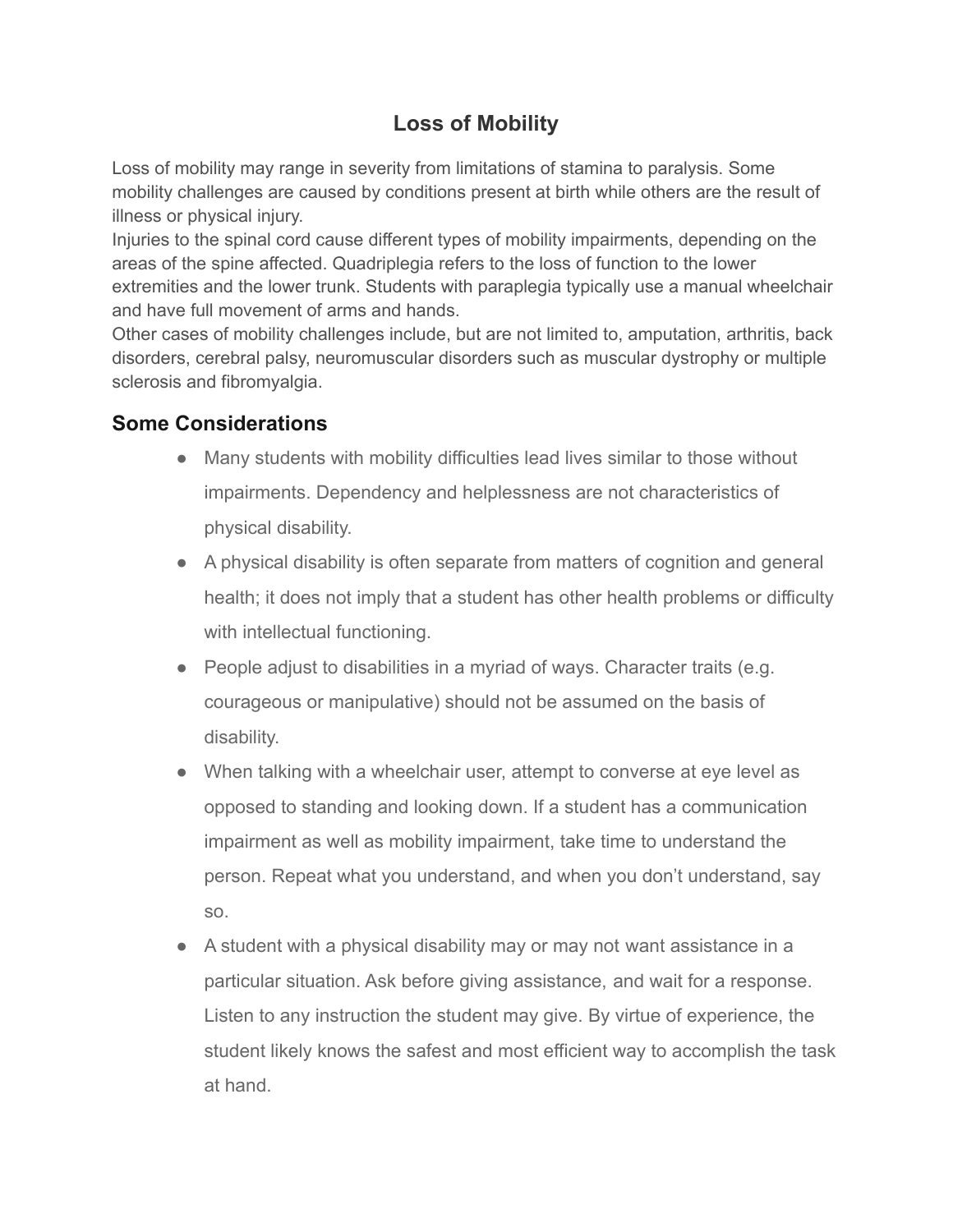- Be considerate of the extra time it might take a student with a disability to speak or act.
- Allow the student to set the pace of walking or talking. A wheelchair should be viewed as a personal-assistance device rather than something to which one is "confined." It is also a part of a student's personal space; do not lean on or touch the chair.
- Mobility impairments vary over a wide range, from temporary (e.g. a broken arm) to permanent (e.g. a form of paralysis or muscle degeneration). Other impairments, such as respiratory conditions, may affect coordination and endurance. These can also affect a student's ability to participate/perform in class.
- Physical access to a class is the first barrier a student with loss of mobility may face, but it is not the only accessibility concern. A sidewalk that hasn't been shoveled, lack of reliable transportation, or mechanical problems with a wheelchair can easily cause a student to be late or absent.
- Common accommodations for students with mobility impairments include peer note takers, accessible classroom, location, and furniture, alternative ways of completing assignments, lab or library assistants, and assistive computer technology and time extensions for exams.

## **Instructional Strategies**

- Include a disability access statement in the course syllabus such as: "To obtain disability related accommodations and/or auxiliary aids, students with disabilities must contact Access Services as soon as possible by calling (507) 457-1465."
- If necessary, arrange for a room change to an accessible classroom.
- If possible, try not to seat wheelchair users in the back row. Move a desk or rearrange seating at a table so the student is part of the regular classroom seating.